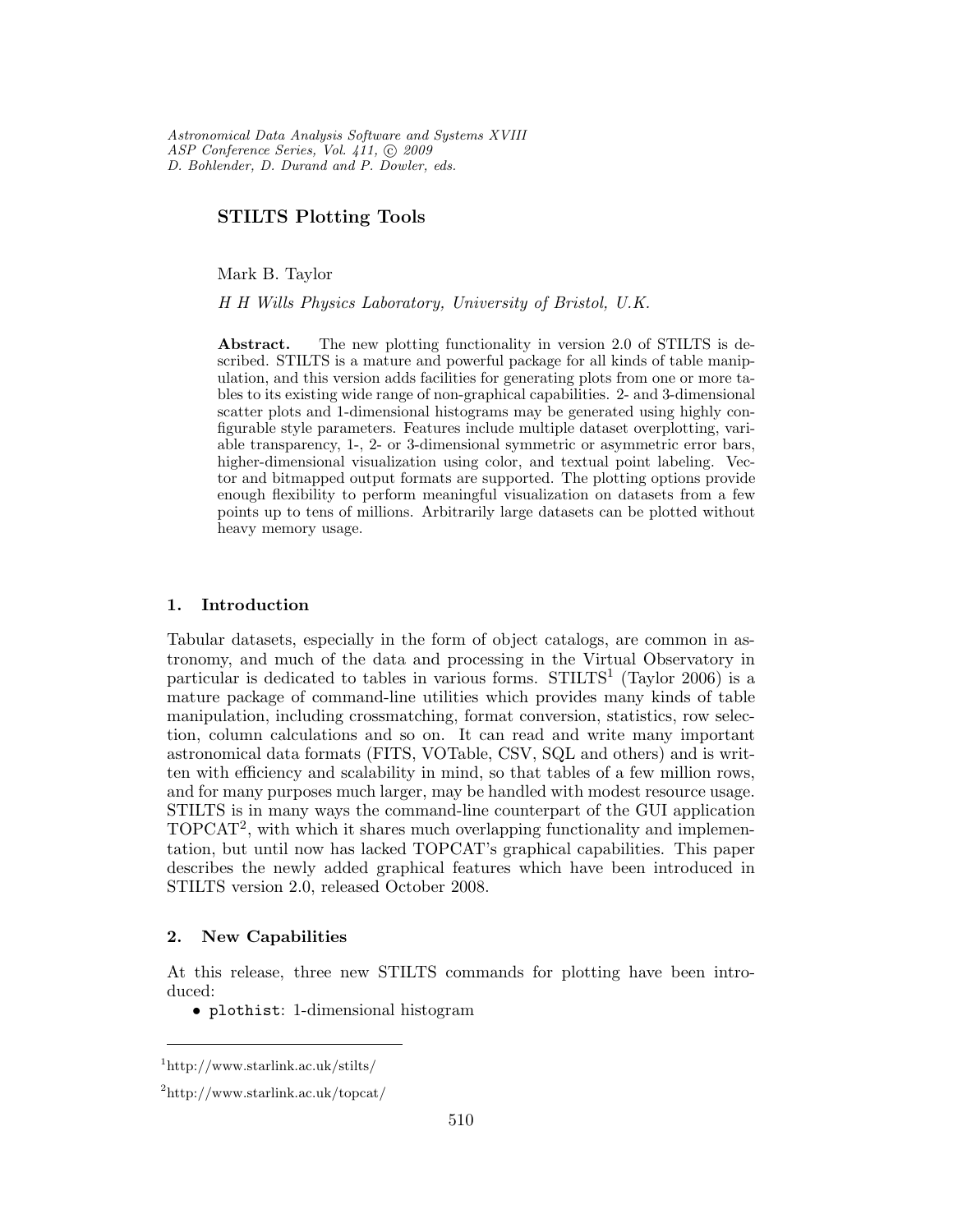- plot2d: 2-dimensional scatter plot
- plot3d: 3-dimensional scatter plot.

These commands share the structure and generic capabilities of existing STILTS commands, which means among other things that a wide range of input formats is accepted and extremely flexible pre-processing may be applied to the input data before the plotting itself takes place. For instance, by suppplying filtering commands upstream of the plot operation it is easy to transform coordinates, generate derived quantities, avoid or replace "bad" values, or restrict the plotted data based on arbitrarily complex selection criteria.

The plotted output is generated by the same implementation code as that used for TOPCAT's plotting (considerable refactoring effort was required to achieve this), and so the appearance of the output and the kinds of options available will be familiar to users of that tool. The options and features include:

- highly configurable styles for all kinds of plots
- overplotting of multiple datasets
- symmetric or asymmetric  $N$ -dimensional error bars/ellipses/cuboids, etc.
- higher-dimensional visualization using colors
- variable transparency of markers
- text labeling of points with labels taken from table data
- choice of output formats (EPS, PNG, GIF, JPEG or to screen).

STILTS also offers better configurability than TOPCAT for certain more cosmetic plot attributes such as font size and style, marker colors, plot labeling and so on. Along with its scriptability this may make it more suitable for generating plots for publication or external presentation.

Furthermore, the basic model of data access in STILTS is streaming, which means that an arbitrarily large number of input rows and/or output points can be processed without heavy memory usage. For such large plots the ability to assign partial transparency to points so that overplotting density is visible in the output is invaluable. Density maps like TOPCAT's and contour drawing may be introduced in a future release as alternative ways to render such overdense plots meaningful.

Some example plots are shown in Figure 1.

### 3. Invocation

As for other STILTS commands, invocation uses a series of name=value parameter specifications. A color-magnitude diagram for a catalog with columns RMAG and BMAG may be generated with a command as simple as:

```
stilts plot2d in=cat.fits xdata=RMAG-BMAG ydata=BMAG out=cm.eps
```
The value of the xdata parameter here is given by an expression in STILTS's powerful and extensible expression language, which uses column names as variables and contains many astronomical and general functions as well as arithmetic operators. The output in this example is to a named Encapsulated PostScript file. If the out parameter is omitted, the plot is displayed in a window on screen for convenience.

plot2d has more than 40 parameters, so invocations can get more complicated than the example above. Although the wealth of available options may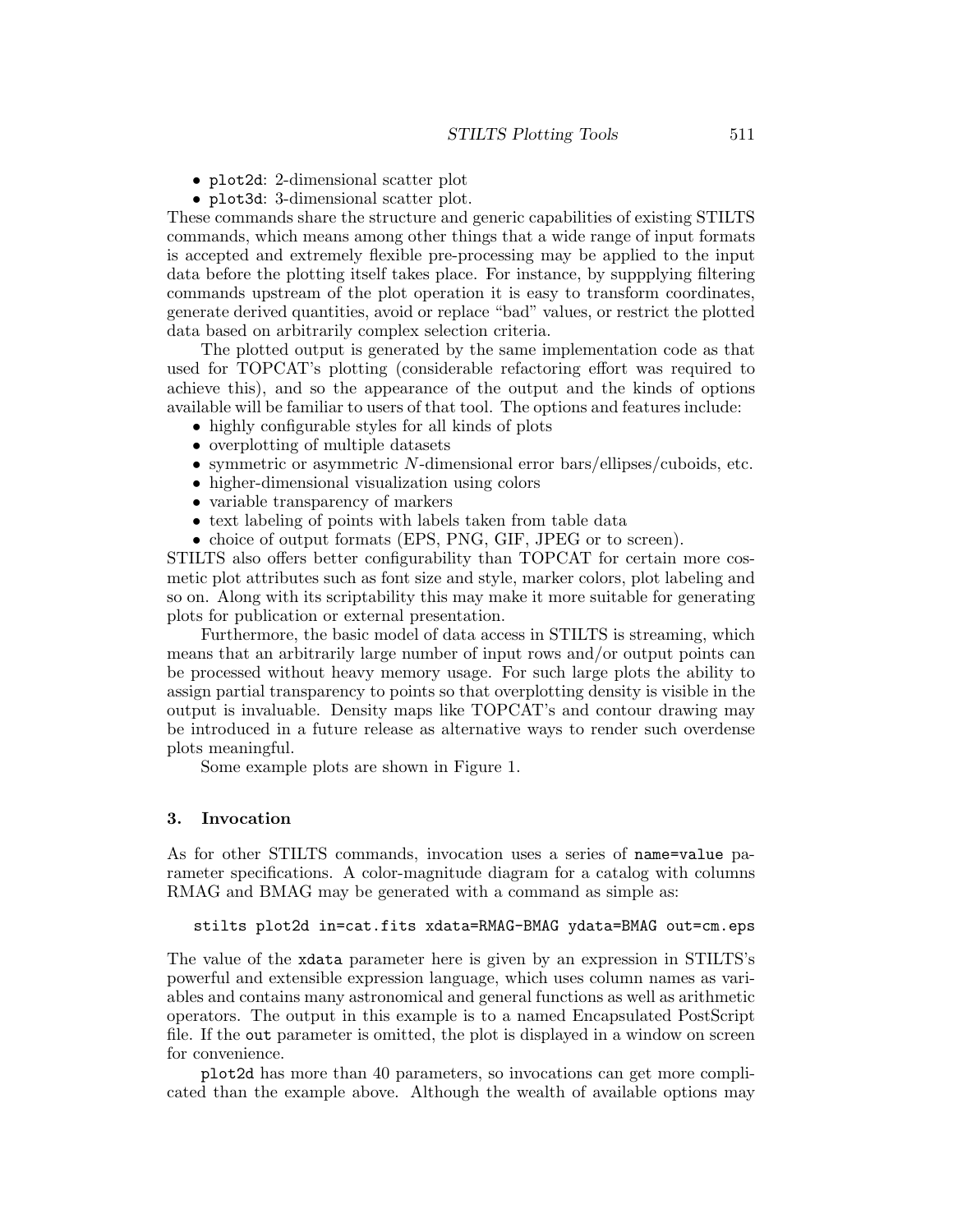

Figure 1.: Some example plots generated by STILTS.

seem daunting at first, care has been taken to provide full documentation for each one in the manual (available in HTML and PDF format) and also from the command line. "stilts plot2d help" lists all parameters for the command, while "stilts plot2d help=xdata" prints help on the named parameter. Error messages try to be as helpful as possible about what went wrong. The manual also provides tutorial material and examples of invoking each command.

## 4. Use Cases

There are many other packages which can generate plots from the command line; some which have been popular with astronomers are IDL, gnuplot and PONGO. STILTS, like the others, has its own particular strengths. It can work with, and provide meaningful visualization of, very large datasets (though small